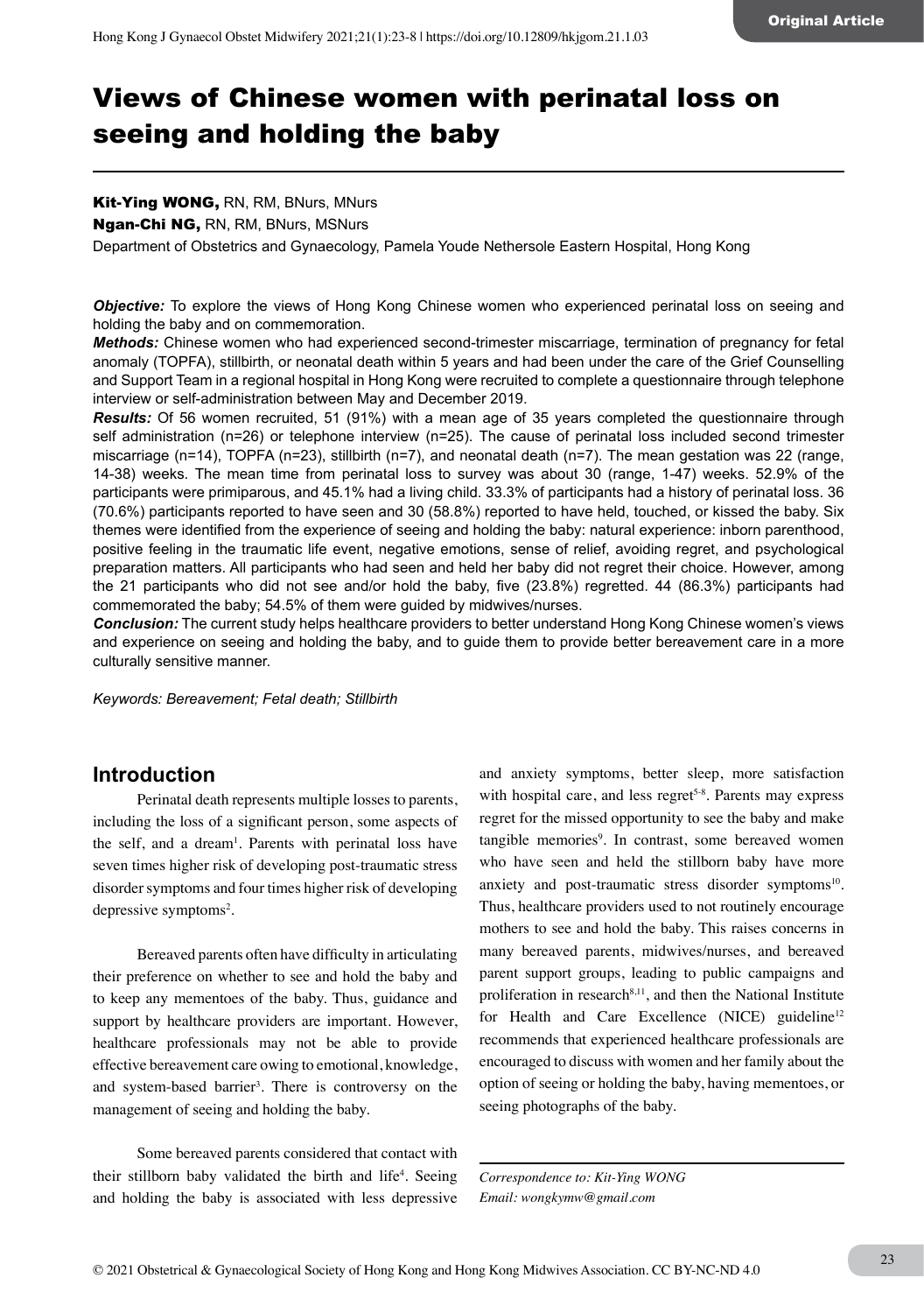Since 1995, the Grief Counselling and Support Team (the Bereavement Team) has been established in the Department of Obstetrics and Gynaecology, Pamela Youde Nethersole Eastern Hospital in Hong Kong. The Bereavement Team comprises midwives, nurses, obstetricians, gynaecologists, social worker, clinical psychologist, and peer support volunteers. Women who experienced perinatal loss after the second trimester or beyond caused by miscarriage, termination of pregnancy due to fetal anomaly (TOPFA), stillbirth, or neonatal death (NND) are referred to the Bereavement Team. A dedicated midwife or nurse provides bereavement care for the grieving mother and accompanies the bereaved parents to see and hold the baby if the parents choose to do so. The practice may vary owing to various reasons such as personal belief and experience.

Talking about death is a taboo in Chinese culture, especially when the death is at a young age. However, in recent years, bereaved Chinese parents in Hong Kong are more willing to share their views and recognise the perinatal loss, especially for those under 24 gestational weeks<sup>13,14</sup>. This study aimed to explore the views of Hong Kong Chinese women who experienced perinatal loss on seeing and holding the baby and on commemorating the baby.

## **Methods**

The study was approved by the Hong Kong East Cluster Research Ethics Committee (reference: HKECREC-2019-022). Written informed consent was obtained from each participant. Confidentiality and anonymity were affirmed. Chinese women who experienced the loss of a baby or fetus (caused by miscarriage, TOPFA, stillbirth, or NND) perinatally (from second trimester [12 gestational weeks] to 28 days of life after birth) within 5 years and had been under the care of the Bereavement Team were purposively recruited. A cross-sectional and

qualitative phenomenological research design was used. Qualitative phenomenological design aids investigation of the in-depth meaning of participants' lived experience<sup>15</sup>, facilitating exploration on grieving mothers' view.

Participants were asked to complete a questionnaire in Chinese through telephone interview or selfadministration between May and December 2019. The questionnaire comprises four structured open-ended questions about the experience of seeing and holding the baby and commemoration activities for the baby. Probing questions and examples were given to aid reflection and expression following the main questions (Table 1). During telephone interview (lasting about 15 to 20 minutes), attentive listening was used. The participants' exact words were recorded, together with non-verbal expressions (pause and emotional change such as weeping), and the telephone interview was transcribed in Chinese and then translated to English for analysis. To increase study credibility and confirmability, participants were asked to verify whether the transcript truly and completely reflected their views and experience. The interview notes and field notes were completed right after each telephone interview to ensure accuracy and minimise memory loss. Personal belief and bias were avoided through continuous application of reflexivity and bracketing to maintain openness and non-judgment to participants' views and experience. The Bereavement Team is good at establishing a trusting relationship with participants to enable participants to express their views and experiences in comfort, and is sensitive to participants' verbal and non-verbal expression.

Data were categorised and coded, and themes were identified. To increase study confirmability and dependability, thematic analysis was performed by two authors independently. Differences and similarities in the codes and themes were compared and discussed, and a consensus was reached. Recruitment of participants was

#### **Table 1. Structured open-ended questions with follow-up probing questions and examples**

- Q1 Did you see your baby? Why or why not? What happened? (eg, initiated by you? Under nurse's encouragement? Saw the baby naturally? Who accompanied you to see?) Did the nurse give you psychological preparation beforehand? (eg, described what the baby looks like first) How did you feel? (eg, fear, touched, natural, sad, annoyed, relieved, positive, negative, painful but tolerable)
- Q2 Did you hold/touch your baby? Why or why not? How did you feel?
- Q3 Did you regret your choice? Why? If you could choose again, what would you choose?
- Q4 Did you commemorate your baby? If yes, what did you do? How did you feel? (eg, treasured baby-related mementoes such as footprints, ultrasound photos; cleansed baby's face; sent towel as gift to baby; wrote letter to baby; made commemoration booklet; named the baby; arranged rituals or religious ceremony; did good deeds under the name of the baby?) Did the healthcare providers offer any help? (eg, give advice, encouragement)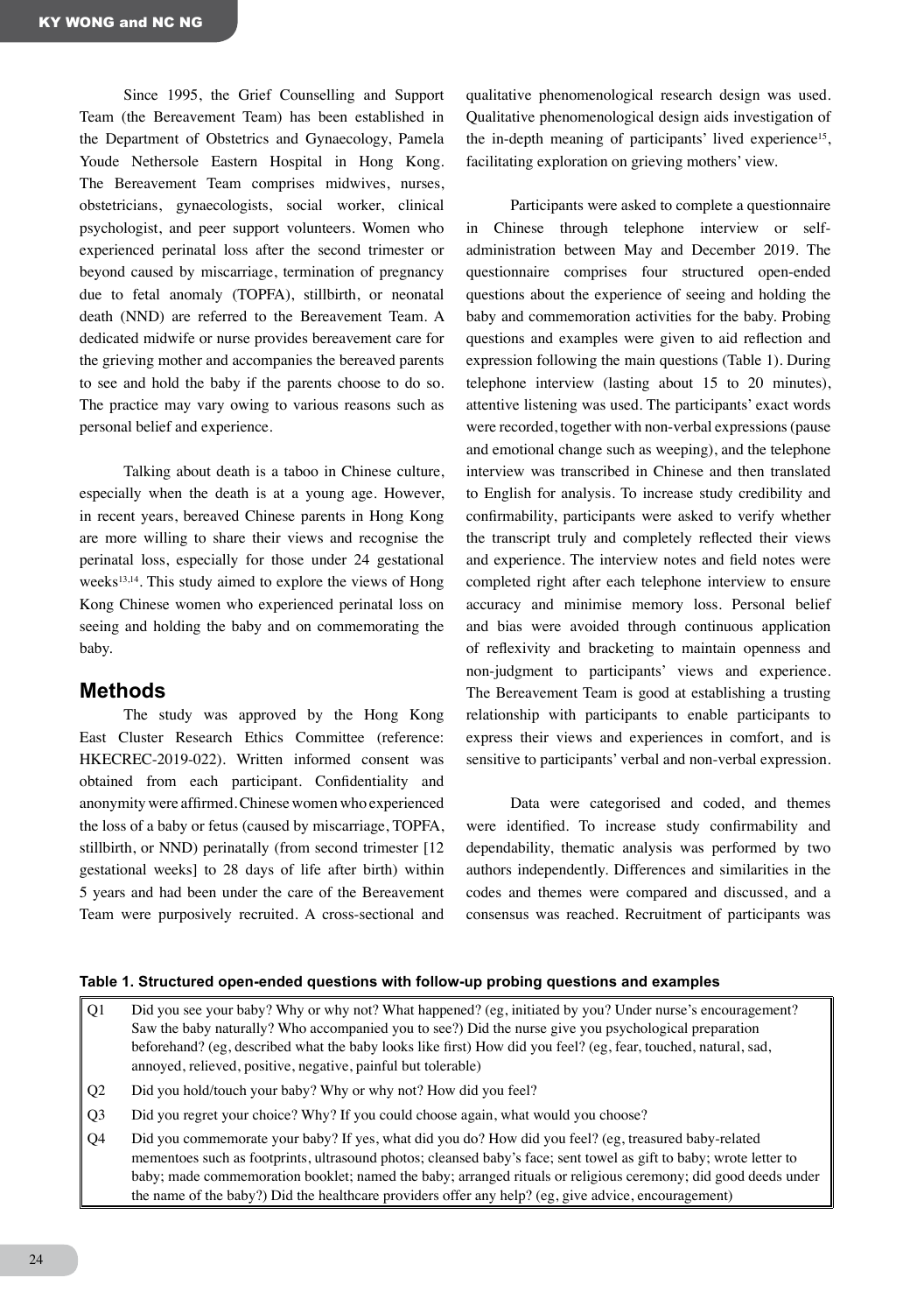stopped when data saturation reached (when no new codes emerged and sufficient data collected in terms of thick and rich description). Psychological support and counselling would be provided by the Bereavement Nurse after the interview if needed.

# **Results**

Of 56 women recruited, 51 (91%) with a mean age of 35 years completed the questionnaire through self administration ( $n=26$ ) or telephone interview ( $n=25$ ) [Table 2]. The cause of perinatal loss included second-trimester miscarriage  $(n=14)$ , TOPFA  $(n=23)$ , stillbirth  $(n=7)$ , and NND (n=7). The mean gestation was 22 (range, 14- 38) weeks. The mean time from perinatal loss to survey was about 30 (range, 1-47) weeks. 52.9% of participants were primiparous, and 45.1% had a living child. 33.3% of participants had a history of perinatal loss.

36 (70.6%) participants reported to have seen and 30 (58.8%) reported to have held, touched, or kissed the baby. Of the 36 who saw the baby, 13 (36.1%) initiated the request, 14 (38.9%) were asked or encouraged by midwives/nurses, five (13.9%) initially declined but later changed their mind, and four did not mention or just saw the baby naturally. Six themes were identified from the experience of seeing and holding the baby.

Theme 1 was 'natural experience: inborn parenthood'. Many participants affirmed the mother-andchild relationship and had a strong natural desire to see and touch/hold the baby. *"She is my daughter, my precious treasure. I want to see her very much! I will remember her face well with effort."* (case 5, Stillbirth, 27 gestational weeks) *"It happened naturally."* (case 18, TOPFA, 23 gestational weeks) *"[Seeing baby] as a remembrance. After seeing the baby, [I] touched and held the baby naturally."* (case 26, miscarriage, 15 gestational weeks)

Theme 2 was 'positive feeling in the traumatic life event'. Despite experiencing a traumatic life event, many participants reported positive feelings in the process of seeing and holding the baby. Participants treasured this moment to have intimate contact with the baby. Some identified family traits from baby's appearance, whereas others remarked her baby as beautiful, adorable, and peaceful. This helped create a fond memory. *"We were emotionally calm. [We] also talked with the baby in a gentle voice."* (case 47, TOPFA, 21 gestational weeks) *"I had held [and] touched the baby's hands and feet. Looking at her hands and feet… as [this was] the second pregnancy, [I] would compare [the baby] with [my] elder daughter.* 

#### **Table 2. Demographic characteristics of participants (n=51)**

| <b>Characteristic</b>                                 | <b>Value</b>        |
|-------------------------------------------------------|---------------------|
| Age, y                                                | $35.4\pm4.8(23-46)$ |
| Cause of perinatal loss                               |                     |
| Miscarriage                                           | 14(27.5)            |
| Termination of pregnancy due to<br>fetal anomaly      | 23(45.1)            |
| Stillbirth                                            | 7(13.7)             |
| Neonatal death                                        | 7(13.7)             |
| Gestation, weeks                                      | $21.7\pm5.5(14-38)$ |
| Type of pregnancy                                     |                     |
| Spontaneous                                           | 47 (92.2)           |
| In vitro fertilisation / intrauterine<br>insemination | 4(7.8)              |
| No. of living children                                |                     |
| $\theta$                                              | 27 (52.9)           |
| 1                                                     | 23(45.1)            |
| $\mathfrak{D}$                                        | 1(2.0)              |
| <b>Education</b> level                                |                     |
| Primary                                               | 1(2.0)              |
| Secondary                                             | 26 (51.0)           |
| Tertiary                                              | 24 (47.1)           |
| History of perinatal loss                             |                     |
| N <sub>0</sub>                                        | 34 (66.7)           |
| Yes                                                   | 17(33.3)            |
| Time from perinatal loss to<br>interview, weeks       | $30.3 \pm 11(1-47)$ |

Data are presented as mean  $\pm$  standard deviation (range) or No. (%) of participants

*[She] had long hands and legs like her elder sister…"* (case 51, TOPFA, 23 gestational weeks) *"I had held my baby. A nurse helped to place my baby into my arms. [I] felt she was very comfortable, without any pain. Also, [she was] warm and of considerable weight. [Her] lips were red. I thought the nurse had put some lipstick on her, but it was my baby's own colour."* (case 52, stillbirth, 34 gestational weeks)

Theme 3 was 'negative emotions'. Some participants expressed sorrow, grief, and even guilty feeling in the process of seeing and holding the baby. *"… I felt miserable. Other [babies] were born with beating heart, but my [baby] was not. [I am] very depressed."* (case 31, miscarriage, 14 gestational weeks) *"… being his parents, [we] want to see him. [I] felt miserable. [I] couldn't protect him. [I] felt guilty for him. (crying)…"* (case 33, miscarriage, 18 gestational weeks)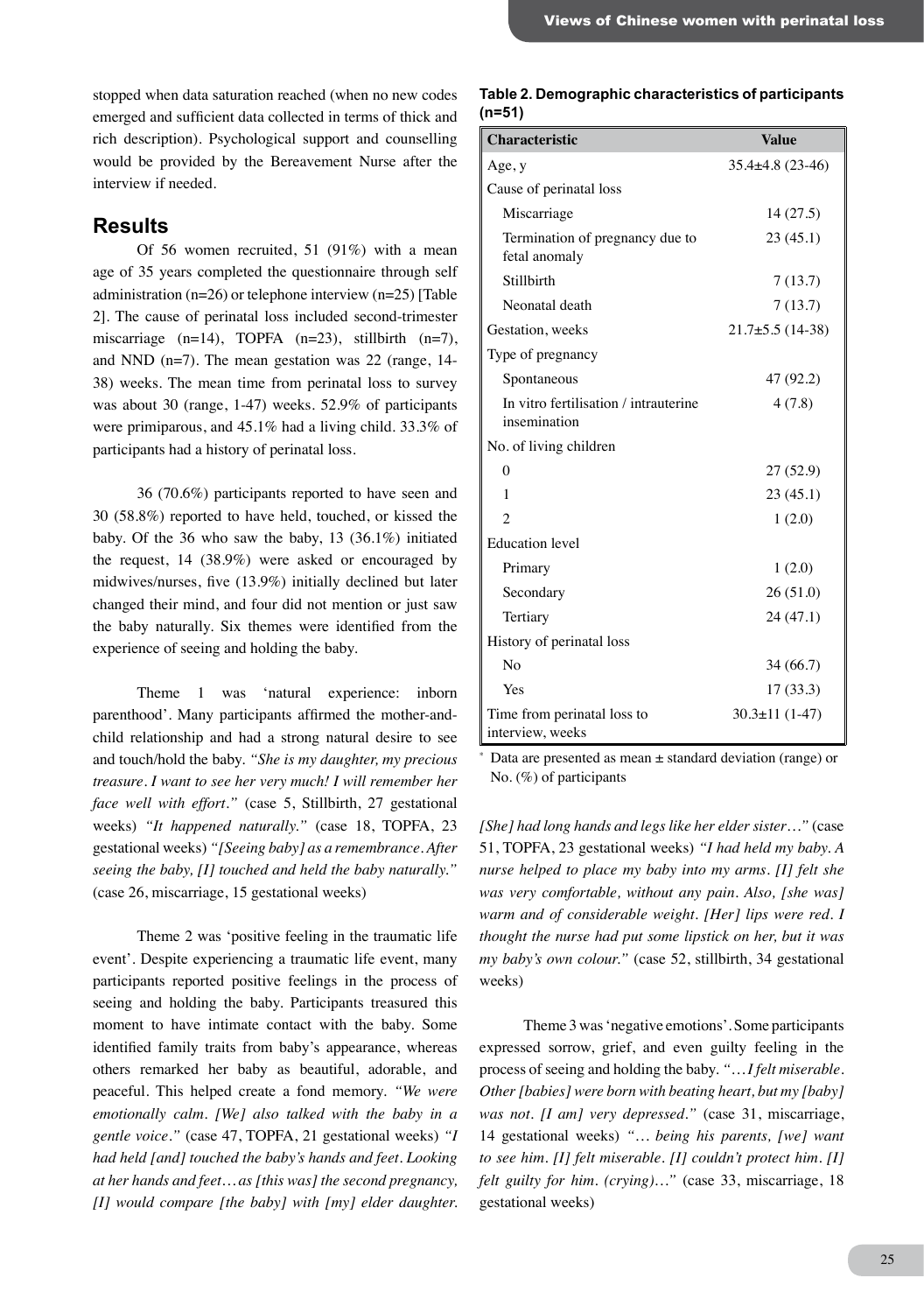Theme 4 was 'sense of relief'. Some participants reported that the negative emotions were bearable or even resolved during the process of seeing and holding the baby. Some even expressed a sense of relief. *"[I] feel good [as I] can see the baby for the last time. Baby is being cleaned properly and [she is] even being tied with ribbon nicely. Baby is very peaceful. I feel good. [I can] see the baby is very comfortable."* (case 22, miscarriage, 14 gestational weeks) *"[I] had held [my] baby. [I] felt heartbroken and sorrowful, but these feelings were resolved."* (case 39, miscarriage, 19 gestational weeks) *"… When I saw my daughter, it was very touching and sorrowful. Seeing my daughter made me feel no regret. It was bearable."* (case 51, TOPFA, 23 gestational weeks)

Theme 5 was 'avoiding regret'. Some participants worried that they might not have another chance to see the baby again, and this might induce regret. *"Because she is also my daughter, although she is only 22 gestational weeks' old, she is still a treasure in my heart. If I had not seen my daughter for the last time, I believe I must regret."* (case 54, TOPFA, 21 gestational weeks)

Theme 6 was 'psychological preparation matters'. Some participants recalled positive feelings if they were psychologically prepared by midwives/nurses' explanation before seeing and holding the baby. In contrast, some participants were fearful if they were not psychologically prepared beforehand. *"The nurse had told me that as the baby was very premature, she did not look like [a] full-term [baby]. But [whose skin colour was] somewhat redder. This made me psychologically prepared…. [I] thought the baby was beautiful like an angel…"* (case 42, TOPFA, 23 gestational weeks) *"[I was] scared. She [the baby] was very red, unlike usual baby [whose skin colour] is very white. The nurse had not mentioned that before. It would be better if [the nurse] had told [me] and [I] was psychologically prepared."* (case 38, TOPFA, 18 gestational weeks)

15 (29.4%) participants did not see the baby and 20 (39.2%) participants did not hold/touch the baby, mostly owing to fear (non-specific fear, fear to be too mournful, lose emotional control, and fearful to have a stronger emotional attachment to the baby). Four participants did not know they could hold/ touch her baby.

All participants who saw and held the baby did not regret their choice. However, among the 21 participants who did not see and/or hold the baby, five (23.8%) regretted. One became ambivalent about the previous choice of not seeing and holding her baby. One who saw

but did not hold her baby reflected, *"[I am] regretted. If [I] could choose once again, I would like to see and hold [my baby]."* (case 13, miscarriage, 15 gestational weeks) One who did not see or hold her baby exclaimed, *"[I am] regretted because it was the single last [chance]."* (case 15, NND, 24 gestational weeks)

44 (86.3%) participants reported that they did something to commemorate her baby; 24 (54.5%) of them were under midwives/nurses' guidance. 26 (59.1%) participants treasured tangible tokens for remembrance, including antenatal ultrasound photos, baby photos and footprints, and commemoration booklet given by the Bereavement Team. 18 (40.9%) participants wrote letters or cards to her baby. Some regarded this as a way to talk to her baby. Some felt relieved while writing a letter to her baby. 15 (34.1%) participants gave presents to her baby, including clothes, towels, toys, and sibling's painting. 19 (43.2%) participants arranged rituals or religious ceremony for her baby. 11 (25%) participants named their babies. Three (6.8%) participants showed benevolence to others under the name of her baby such as sewing baby hats for other prematurely born babies. Some commented that without midwives/nurses' suggestion, they did not know they could do such commemoration for her baby.

## **Discussion**

This is the first qualitative study to date about the experience of Chinese women with perinatal loss in Hong Kong on seeing and holding the baby. Many participants affirmed the mother-and-child relationship and had a natural strong desire to see her baby. Mother-infant attachment started long before baby's birth<sup>16</sup>. Maternal love has attached firmly to the growing infant since the earliest stages of pregnancy<sup>16</sup>.

For some participants, it might also be the last chance to see their beloved babies. Similar to a study on mothers' experience about their contact with the stillborn baby<sup>17</sup>, our participants also expressed that it was a highly emotional and grief experience. However, many participants also reported positive feelings when they saw and held their baby. They treasured the precious moment to have intimate contact with their baby. They enjoyed the moment when they found family traits in their baby. The process of seeing and holding the baby directed the feeling of heartbreaking and intense sadness to fond memory and happiness $17$ . Furthermore, many participants gained a sense of relief after seeing the baby who was peaceful and beautiful. A systematic review also reported that parents who had seen or held their baby had positive outcomes<sup>8</sup>.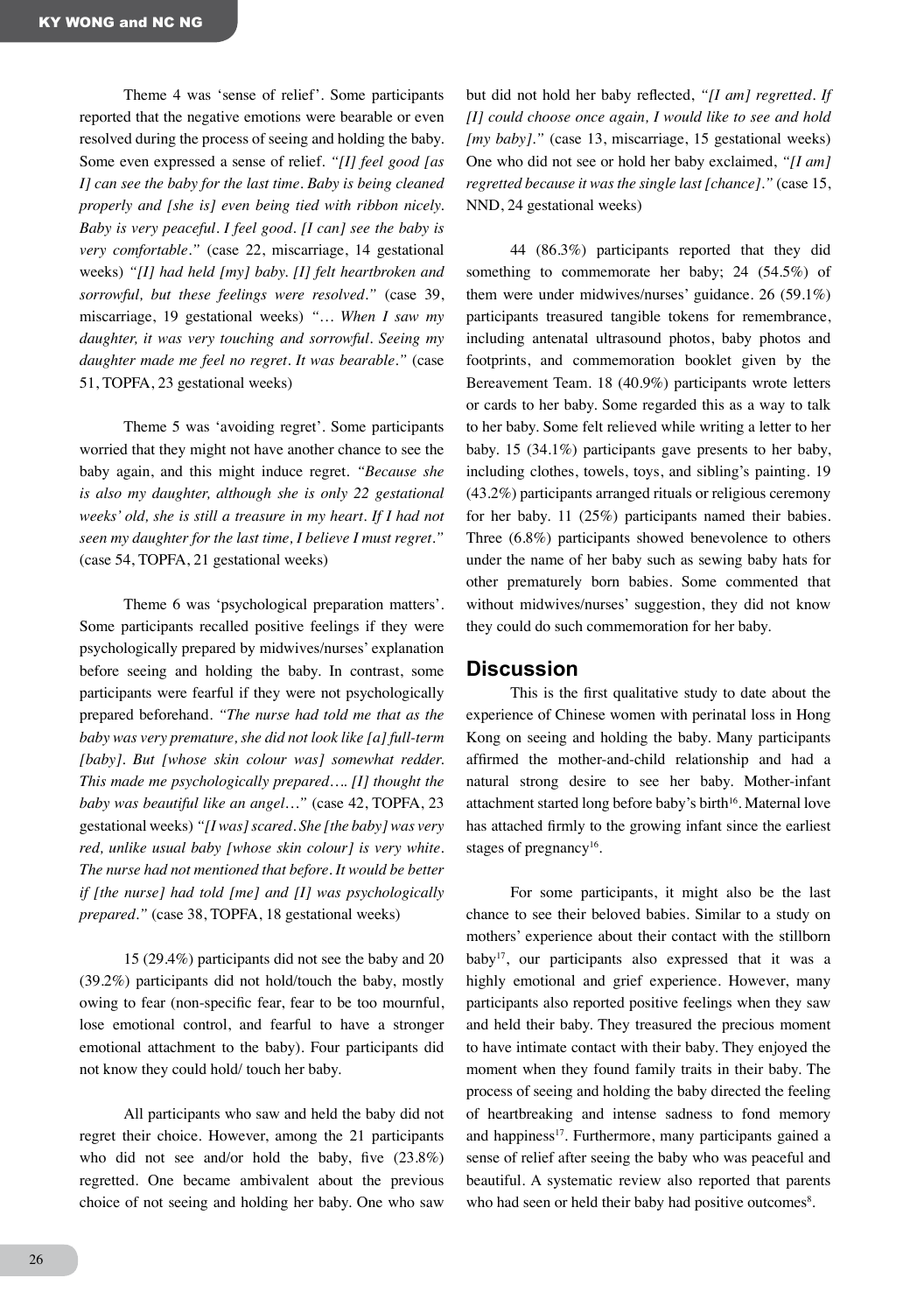Consistent with a study in Taiwan<sup>18</sup>, some participants chose to see and hold the baby to avoid regret. Our study showed that all participants who had seen and held the baby did not regret their choice. In contrast, among those who did not see and/or hold the baby, 23.8% regretted. Furthermore, five (13.9%) who initially did not want to see the baby changed their mind later and decided to see the baby. Bereaved parents felt psychologically incapacitated in absorbing information, making a decision, or expressing their preference. The bereaved parents value healthcare professionals' guidance and encouragement<sup>4,9,19</sup>. A metasynthesis reported that parents regretted if they missed the opportunity or had insufficient time to spend with their baby and they were left with a lack of memories<sup>9</sup>. Healthcare professionals should discuss actively with parents about their options and preference on seeing and holding the baby, and to provide these opportunities repeatedly in a sensitive way<sup>9</sup>.

Our study showed that psychological preparation before seeing and holding the baby was very important, especially when the baby was very premature. Participants reported positive feeling when they were psychologically prepared by midwives/nurses about the appearance of the baby. In contrast, they were fearful during the contact if they had not been psychologically prepared. This emphasised the crucial role of the healthcare providers, mainly midwives or nurses in clinical practice, in guiding and influencing the bereaved mothers to have a positive or negative experience of contact with the baby.

86.3% of our participants commemorated their babies and 54.5% of them did the commemoration under midwives/nurses' guidance. This indicated that commemorating the baby is well accepted in our participants and the importance of midwives/nurses' role in the process. Perceived professional support and opportunities to share the memory of the baby were associated with fewer posttraumatic stress disorder symptoms<sup>20</sup>. Parents used tokens or performed rituals of remembrance to connect with the baby. These brought a sense of closure to mothers and social acknowledgement to the baby. This is a kind of adaptive coping strategies to help mothers to cope with the grief and other related responses after baby  $loss^{21,22}$ .

Some participants reported negative emotions such as sorrow, grief, and guilty when they saw and held their baby. These could be normal grief reactions after perinatal loss. It is also possible that seeing and holding the baby may not be good for some mothers. A meta-synthesis of qualitative studies reported that parents had different

preferences and needed different levels of guidance from healthcare providers for deciding on seeing and holding the baby, and so the support should be tailored<sup>4</sup>. It is important to discuss with bereaved parents sensitively about the option of seeing and holding the baby, and to allow time for them to decide. This shall include detailed explanations of possible emotional reactions elicited, including positive and negative ones, sense of regret, psychological preparation before seeing and holding the baby in a sensitive manner. Every bereaved parent may grief differently due to personal, cultural, and religious needs. Thus, healthcare providers shall provide tailored and individualised bereavement care, including memory making, seeing and holding the baby<sup>23</sup>.

There are limitations to this study. All participants received hospital-based bereavement service, and such service may vary in different hospitals. Nonetheless, to increase the representativeness, purposive sampling was used to include participants with different types of perinatal loss. In addition, telephone interviews were not audiotaped owing to limitations of resources and technical issues. Telephone interviews were recorded by taking detailed interview notes with field notes. The interview notes might be incomplete owing to distraction or might be biased by the interviewer's memory. Thus, authors were reflexive throughout the study and adopted strategies to minimise biases. Future research may consider investigating the views and experience of bereaved fathers on seeing and holding the baby and compare those with the bereaved mothers', as well as investigating the bereaved parents' views and experience on other bereavement management such as discussion of postmortem.

## **Conclusion**

Perinatal loss is a traumatic life event for women and their family. The current study helps the healthcare providers to understand more about Hong Kong Chinese women's views and experience about seeing and holding the baby and their preference in commemorating their baby. This guides healthcare providers to provide better bereavement care.

## **Acknowledgement**

We are grateful to all women who shared their difficult life experience. We acknowledge Ms MY Yip, Ms WL Leung, and Dr KK Tang of the Department of Obstetrics and Gynaecology, Pamela Youde Nethersole Eastern Hospital for their comments and support.

#### **Declaration**

The authors have no conflict of interest to disclose.